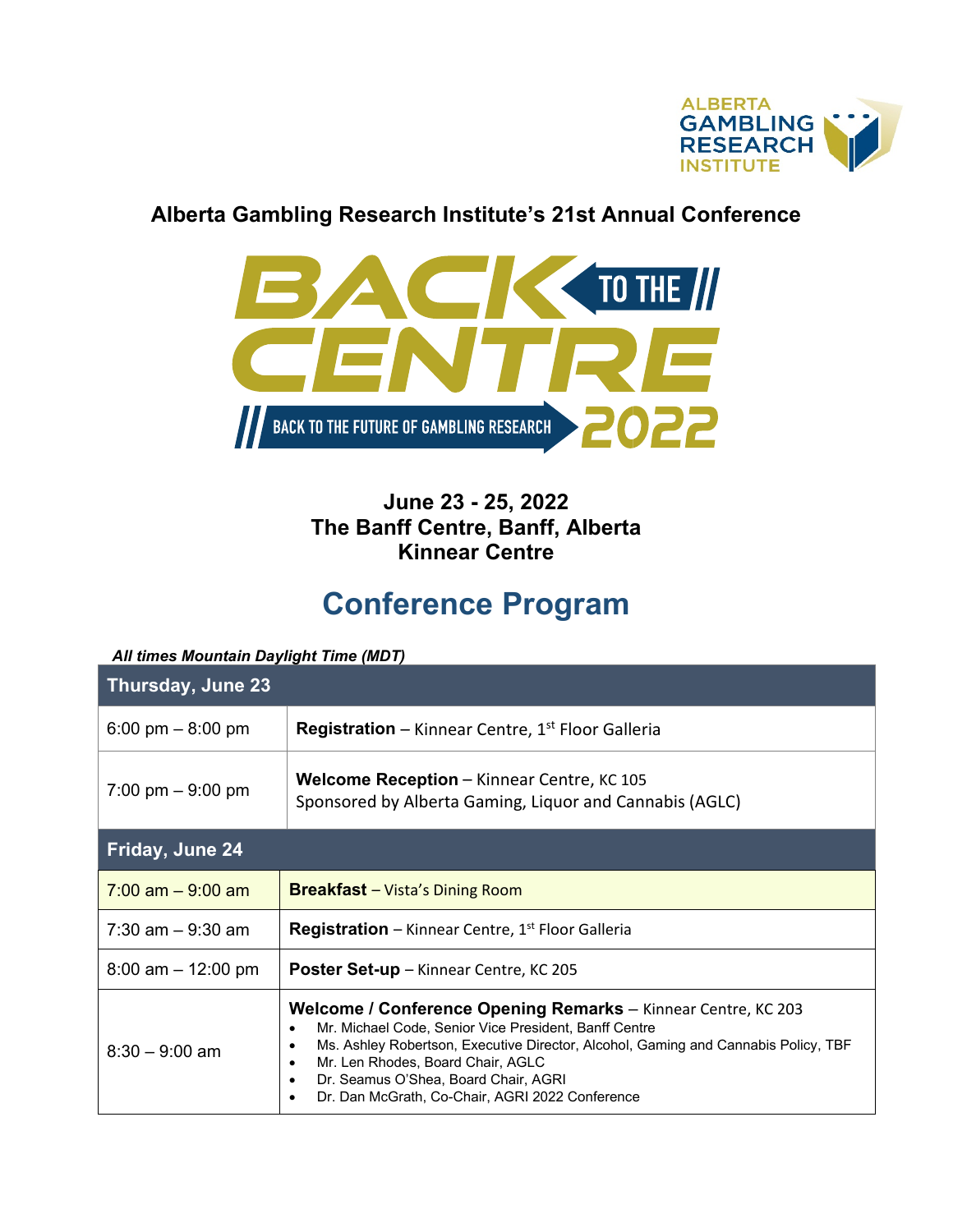

| <b>Morning Sessions - Kinnear Centre, KC 203</b> |                                                                                                                                                                                                    | <b>Moderator: Robert Williams</b>                                                         |  |  |  |  |
|--------------------------------------------------|----------------------------------------------------------------------------------------------------------------------------------------------------------------------------------------------------|-------------------------------------------------------------------------------------------|--|--|--|--|
| $9:00$ am $-9:40$ am                             | <b>Session 1:</b><br>"Casinos in the Wild": Settler<br><b>Colonialism, Provincial Hegemony, and</b><br>the Indigenous Challenge of Pursuing<br><b>Economic Sovereignty</b>                         | Speakers: Yale Belanger<br>and<br>Darrel Manitowabi                                       |  |  |  |  |
| $9:45$ am $-10:25$ am                            | <b>Session 2:</b><br>New Ideas in Harm Minimization in<br>Gambling.                                                                                                                                | Speaker: Jakob Jonsson                                                                    |  |  |  |  |
| 10:25 am $-$ 10:40 am                            | Nutrition Break - Kinnear Centre, 2 <sup>nd</sup> Floor Galleria                                                                                                                                   |                                                                                           |  |  |  |  |
| 10:40 am $-$ 11:20 am                            | <b>Session 3:</b><br>Who's responsible for<br><b>Responsible gambling? Exploring</b><br>the impact of RG programs and<br>gamblers' beliefs about<br>responsibility for minimizing<br>gambling harm | Speaker: Heather Gray                                                                     |  |  |  |  |
| 11:25 am $-$ 12:05 pm                            | <b>Session 4:</b><br>The Science behind Lower Risk<br><b>Gambling Guidelines</b>                                                                                                                   | Speaker: Matthew Young<br>and<br>David Hodgins                                            |  |  |  |  |
| 12:05 pm $-$ 1:15 pm                             | <b>Lunch</b> - Vista's Dining Room                                                                                                                                                                 |                                                                                           |  |  |  |  |
|                                                  | <b>Afternoon Sessions - Kinnear Centre, KC 203</b>                                                                                                                                                 | <b>Moderator: Matthew Young</b>                                                           |  |  |  |  |
| 1:15 pm $- 2:40$ pm                              | <b>Session 5 PANEL:</b><br><b>How can Lower Risk Gambling</b><br><b>Guidelines reduce harm?</b><br><b>Implementation ideas</b>                                                                     | Panel:<br>Nicki Dowling (remote),<br>Heather Gray,<br>Jakob Jonsson and<br>Rachel Volberg |  |  |  |  |
| $2:40$ pm $-4:30$ pm                             | <b>Nutrition Break</b> - Kinnear Centre, 2 <sup>nd</sup> Floor Galleria                                                                                                                            |                                                                                           |  |  |  |  |
| $2:40$ pm $-4:30$ pm                             | <b>Poster Presentations - Kinnear Centre, KC 205</b>                                                                                                                                               |                                                                                           |  |  |  |  |
| Saturday, June 25                                |                                                                                                                                                                                                    |                                                                                           |  |  |  |  |
| $7:00$ am $-9:00$ am                             | <b>Breakfast</b> - Vista's Dining Room                                                                                                                                                             |                                                                                           |  |  |  |  |
| $8:00$ am $-3:00$ pm                             | Posters on Display - Kinnear Centre, KC 205                                                                                                                                                        |                                                                                           |  |  |  |  |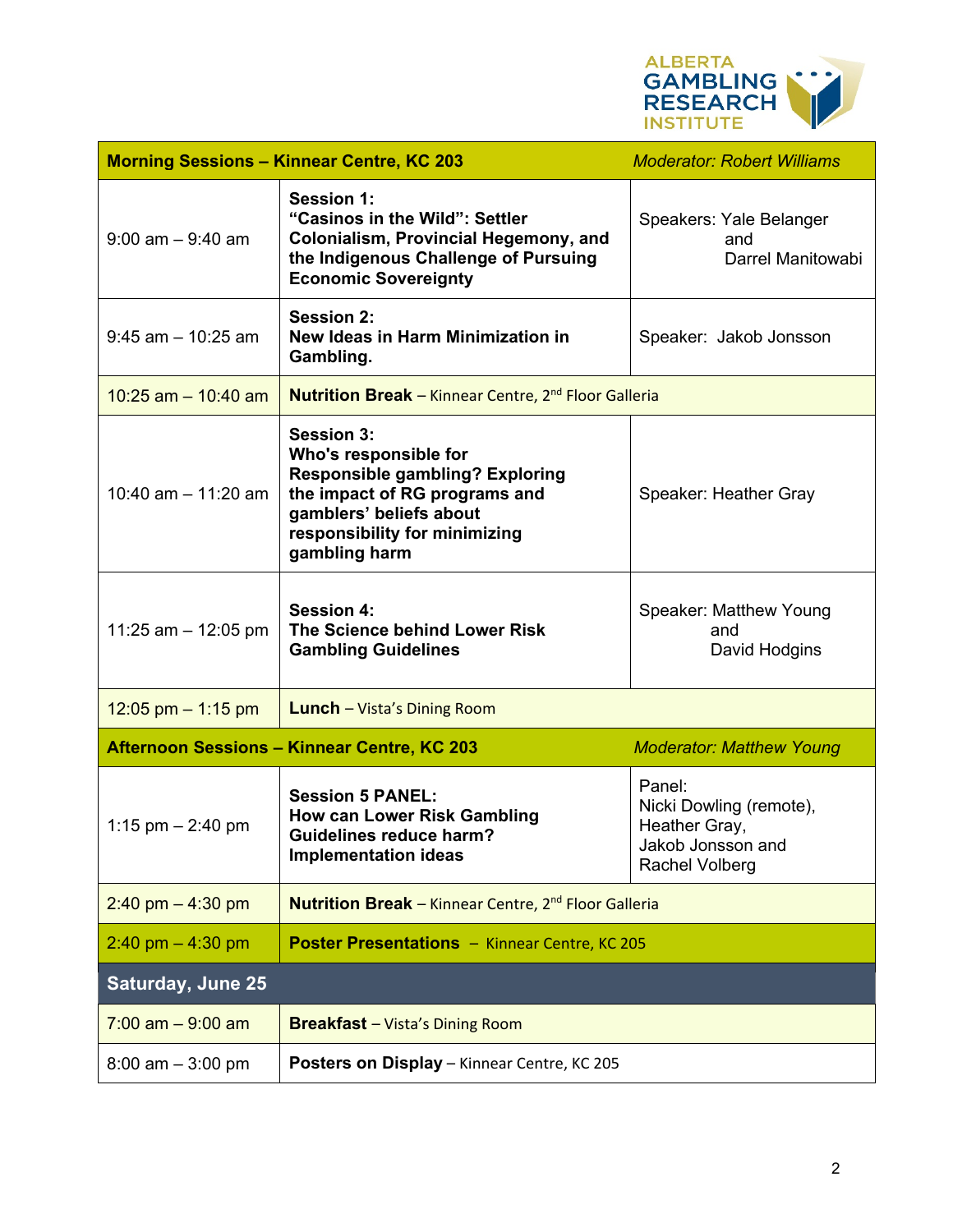

| <b>Morning Sessions - Kinnear Centre, KC 203</b>     |                                                                                                                                                                                                          |                                                                                                                                                                                                 | <b>Moderator: Daniel McGrath</b>        |  |  |
|------------------------------------------------------|----------------------------------------------------------------------------------------------------------------------------------------------------------------------------------------------------------|-------------------------------------------------------------------------------------------------------------------------------------------------------------------------------------------------|-----------------------------------------|--|--|
| $8:30$ am $-8:45$ am                                 | <b>Session 6:</b><br><b>AGRI National Project (ANP): Overview</b><br>and Update                                                                                                                          |                                                                                                                                                                                                 | Speaker: Rob Williams                   |  |  |
| $8:50$ am $-9:00$ am                                 | <b>Session 7:</b><br><b>Canada's Provincial &amp; Territorial</b><br><b>Gambling Revenue 2020/21</b>                                                                                                     |                                                                                                                                                                                                 | Speaker: Rhys Stevens                   |  |  |
| $9:05$ am $-9:30$ am                                 | <b>Session 8:</b><br>Online gambling, and migration to<br>online gambling, during the Canadian<br><b>COVID Lockdown</b>                                                                                  |                                                                                                                                                                                                 | Speaker: Carrie Shaw                    |  |  |
| $9:35$ am $-10:00$ am                                | <b>Session 9:</b><br>Harm Minimization Training, Knowledge,<br>and Behaviour of Canadian Casino<br><b>Employees</b>                                                                                      |                                                                                                                                                                                                 | Speaker: Darren Christensen<br>(remote) |  |  |
| 10:00 am $-$ 10:10 am                                | <b>Nutrition Break &amp; Posters on display</b> – Kinnear Centre, 2 <sup>nd</sup> Floor Galleria &<br><b>KC 205</b>                                                                                      |                                                                                                                                                                                                 |                                         |  |  |
| <b>Early Career Researchers Concurrent Sessions:</b> |                                                                                                                                                                                                          |                                                                                                                                                                                                 |                                         |  |  |
| <b>Time</b>                                          | Room: Kinnear Centre, KC 103<br><b>Moderator: Rhys Stevens</b>                                                                                                                                           | Room: Kinnear Centre, KC 203<br><b>Moderator: Carrie Shaw</b>                                                                                                                                   |                                         |  |  |
| 10:10 am $-$ 10:35 am                                | <b>Concurrent Session 10a: A</b><br>History of the Medical Model of<br><b>Problem Gambling</b><br>Speaker: Sean Wilcox                                                                                   | <b>Concurrent Session 11a: So,</b><br>you're a gambling researcher who<br>wants to study computer games?<br>Five tips for tackling the field.<br>Speaker: Mark R Johnson (remote)               |                                         |  |  |
| 10:40 am $-$ 11:05 am                                | <b>Concurrent Session 10b: Machine</b><br>Learning for Discovery and<br>Prevention: Identifying behavioural<br>markers of self-reported gambling<br>problems in France and Quebec<br>Speaker: W.S. Murch | <b>Concurrent Session 11b: Gambling</b><br>and the COVID-19 Pandemic in the<br>Province of Quebec (Canada): A<br><b>Mixed Methods Study</b><br>Speaker: Magaly Brodeur (remote)                 |                                         |  |  |
| $11:10$ am - 11:35 am                                | <b>Concurrent Session 10c:</b><br>Gambling researchers' experiences<br>producing research published as<br>grey literature<br>Speaker: David Baxter                                                       | <b>Concurrent Session 11c: Garbage</b><br>in, garbage out? Improving the<br>quality of behavioral addiction data<br>from panel and crowdsourced<br>samples.<br>Speaker: Igor Yakovenko (remote) |                                         |  |  |